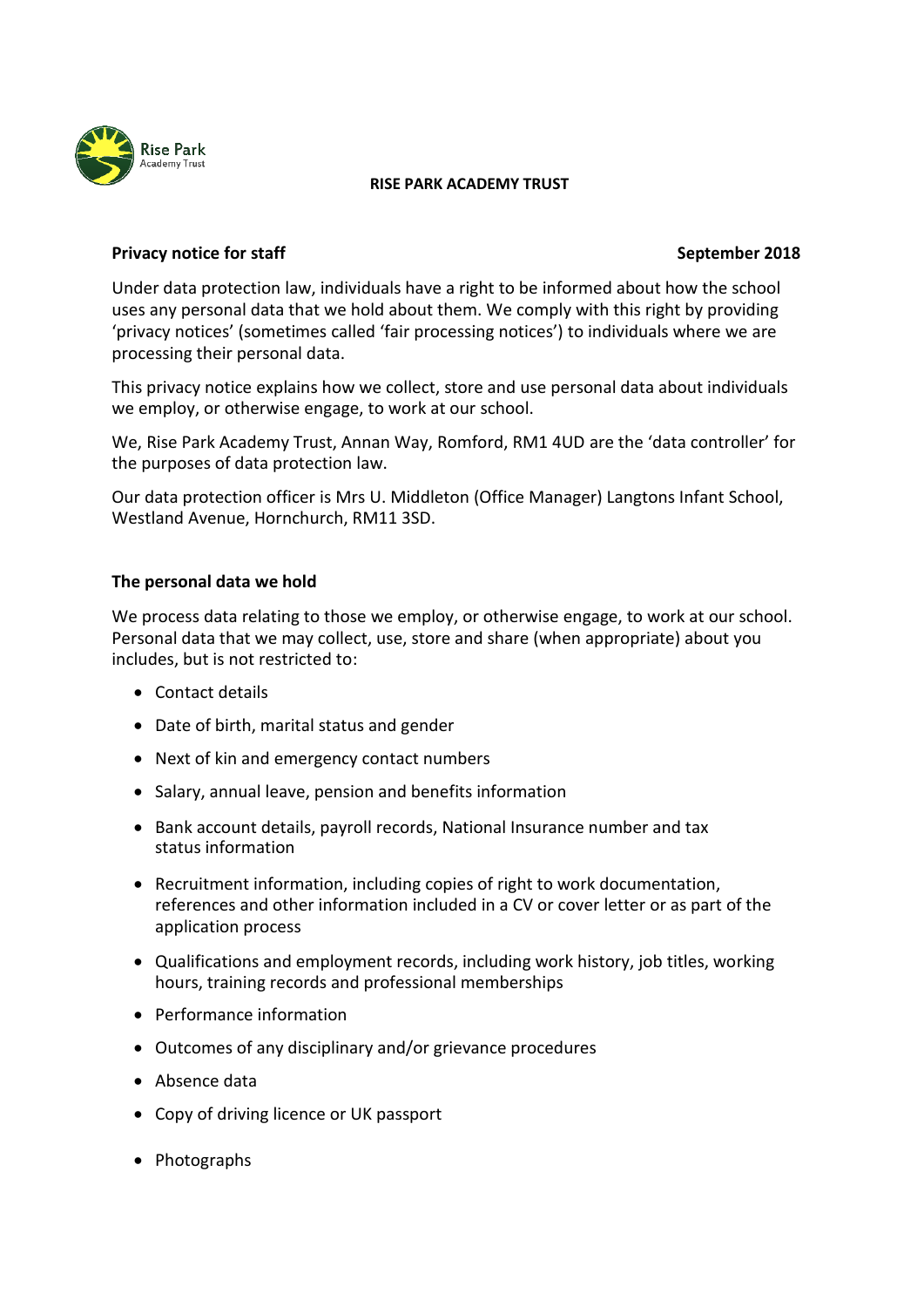- CCTV footage
- Data about your use of the school's information and communications system

We may also collect, store and use information about you that falls into "special categories" of more sensitive personal data. This includes information about (where applicable):

- Race, ethnicity, religious beliefs, sexual orientation and political opinions
- Trade union membership
- Health, including any medical conditions, and sickness records

# **Why we use this data**

The purpose of processing this data is to help us run the school, including to:

- Enable you to be paid
- Facilitate safe recruitment, as part of our safeguarding obligations towards pupils
- Support effective performance management
- Inform our recruitment and retention policies
- Allow better financial modelling and planning
- Enable ethnicity and disability monitoring
- Improve the management of workforce data across the sector
- Support the work of the School Teachers' Review Body

# **Our lawful basis for using this data**

We only collect and use personal information about you when the law allows us to. Most commonly, we use it where we need to:

- Fulfil a contract we have entered into with you
- Comply with a legal obligation
- Carry out a task in the public interest

Less commonly, we may also use personal information about you where:

- You have given us consent to use it in a certain way
- We need to protect your vital interests (or someone else's interests)
- We have legitimate interests in processing the data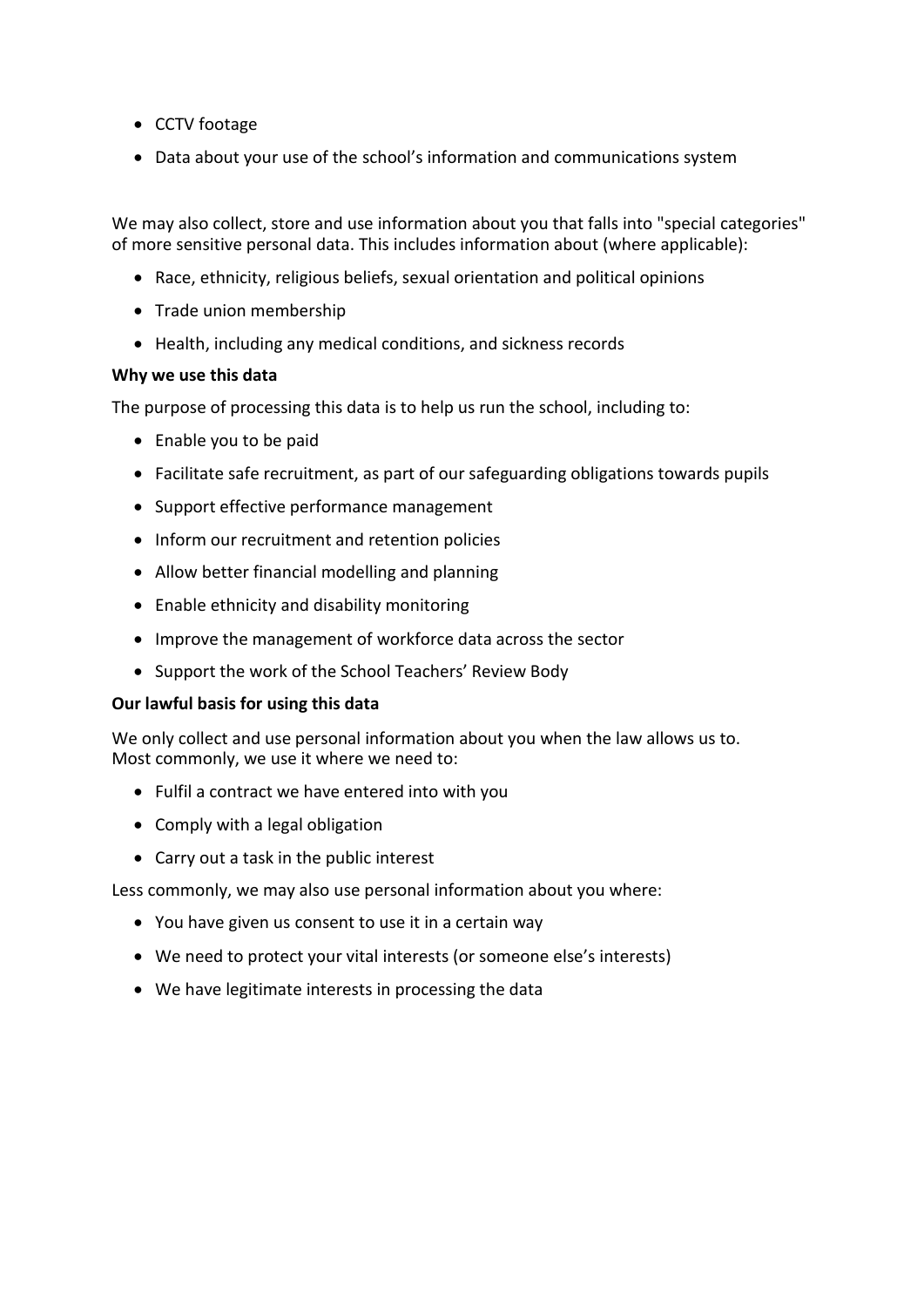Where you have provided us with consent to use your data, you may withdraw this consent at any time. We will make this clear when requesting your consent, and explain how you go about withdrawing consent if you wish to do so.

Some of the reasons listed above for collecting and using personal information about you overlap, and there may be several grounds which justify the school's use of your data.

# **Collecting this information**

While the majority of information we collect from you is mandatory, there is some information that you can choose whether or not to provide to us.

Whenever we seek to collect information from you, we make it clear whether you must provide this information (and if so, what the possible consequences are of not complying), or whether you have a choice.

#### **How we store this data**

We create and maintain an employment file for each staff member. The information contained in this file is kept secure and is only used for purposes directly relevant to your employment.

Once your employment with us has ended, we will retain this file and delete the information in it in accordance with our *Information and Records Management Society's toolkit for schools.*

This policy can be found on our school website:

[www.riseparkinfantschool.co.uk](http://www.riseparkinfantschool.co.uk/) , [www.riseparkjuniorschool.co.uk](http://www.riseparkjuniorschool.co.uk/)

# **Data sharing**

We do not share information about you with any third party without your consent unless the law and our policies allow us to do so.

Where it is legally required, or necessary (and it complies with data protection law) we may share personal information about you with:

- *Our local authority – to meet our legal obligations to share certain information with it, such as safeguarding concerns and [maintained schools only] information about headteacher performance and staff dismissals*
- *The Department for Education*
- *Your family or representatives*
- *Educators and examining bodies*
- *Our regulator [specify as appropriate e.g. Ofsted, Independent Schools Inspectorate]*
- *Suppliers and service providers – to enable them to provide the service we have contracted them for, such as payroll*
- *Financial organisations*
- *Central and local government*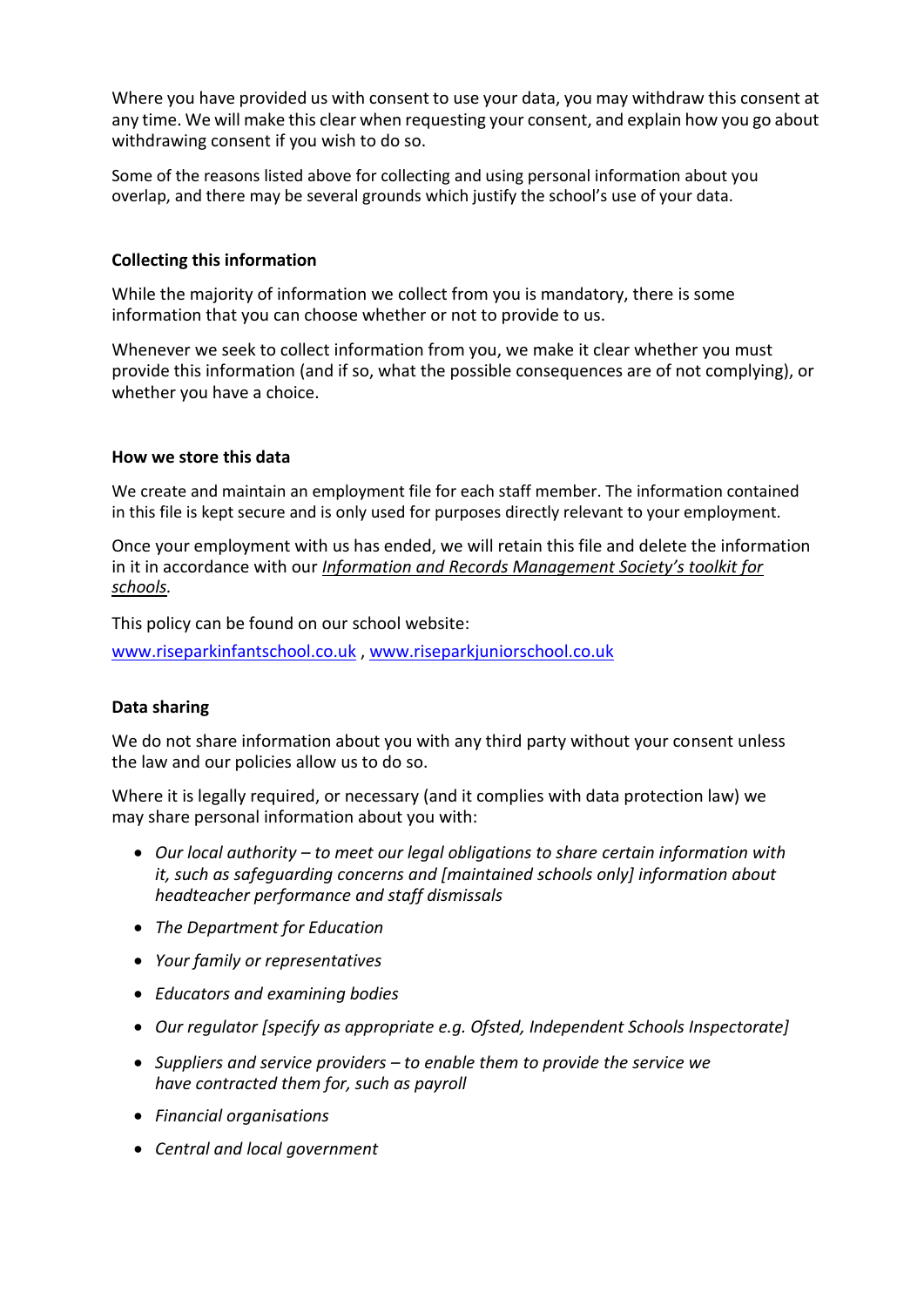- *Our auditors / accountants*
- *Survey and research organisations*
- *Trade unions and associations*
- *Health authorities*
- *Security organisations*
- *Health and social welfare organisations*
- *Professional advisers and consultants*
- *Charities and voluntary organisations*
- *Police forces, courts, tribunals*
- *Professional bodies*
- *Employment and recruitment agencies*

# **Transferring data internationally**

Where we transfer personal data to a country or territory outside the European Economic Area, we will do so in accordance with data protection law.

#### **Your rights**

# **How to access personal information we hold about you**

Individuals have a right to make a **'subject access request'** to gain access to personal information that the school holds about them.

If you make a subject access request, and if we do hold information about you, we will:

- Give you a description of it
- Tell you why we are holding and processing it, and how long we will keep it for
- Explain where we got it from, if not from you
- Tell you who it has been, or will be, shared with
- Let you know whether any automated decision-making is being applied to the data, and any consequences of this
- Give you a copy of the information in an intelligible form

You may also have the right for your personal information to be transmitted electronically to another organisation in certain circumstances.

If you would like to make a request, please contact our data protection

# officer. **Your other rights regarding your data**

Under data protection law, individuals have certain rights regarding how their personal data is used and kept safe. You have the right to: